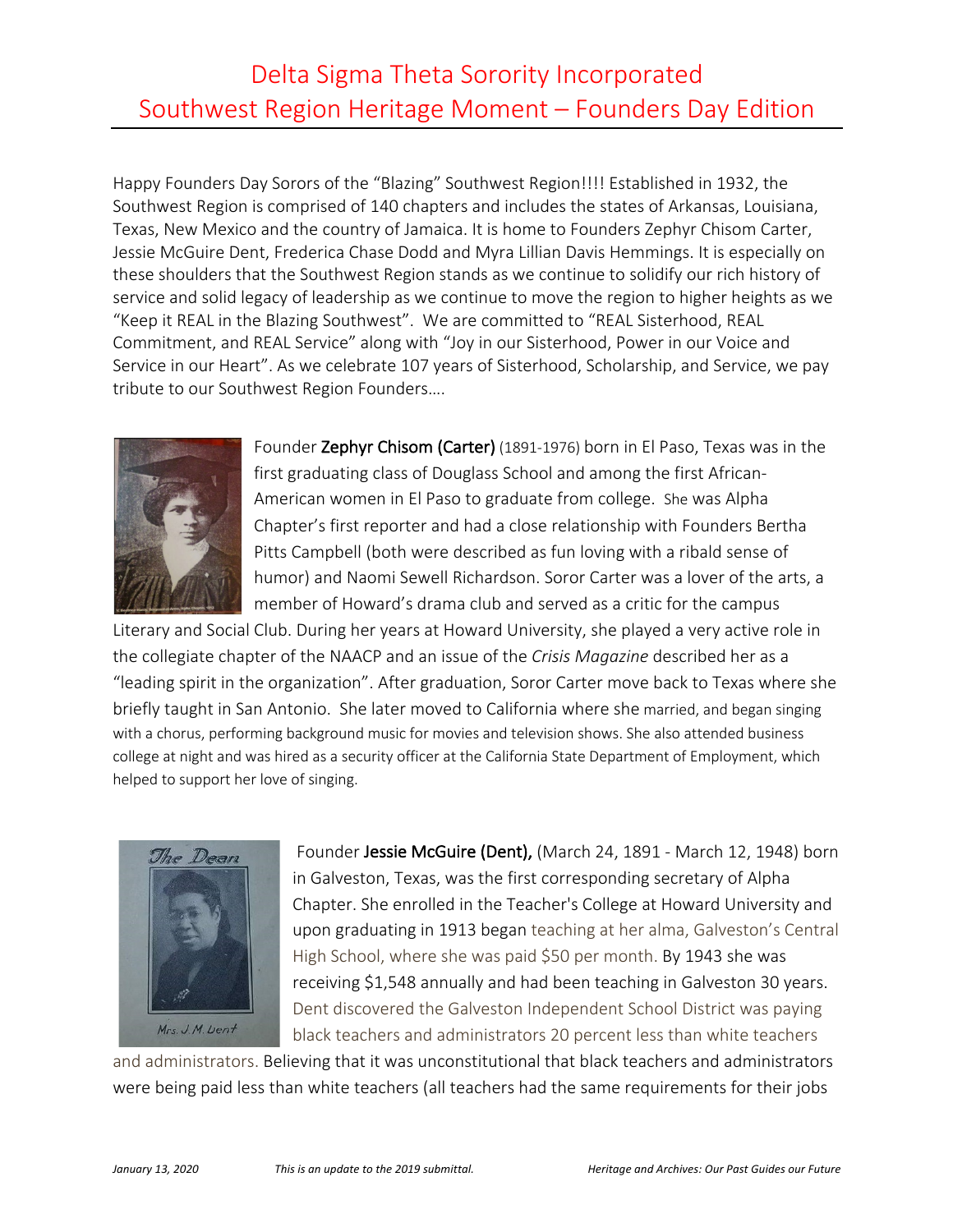## Delta Sigma Theta Sorority Incorporated Southwest Region Heritage Moment – Founders Day Edition

and should be paid the same rate based on years of service and level of education) Dent sued in federal civil court claiming a violation of the 14th Amendment rights of equal protection under the law. On June 15, 1943, the lawsuit was settled in favor of all black teachers and administrators. Soror Dent was also instrumental in integrating the Galveston Public School System. Upon her death in 1948, the city of Galveston recognized her contributions by placing her portrait on permanent display in the Texas Cultural Archives. In 2009, Galveston opened the McGuire-Dent Recreation Center, named in her honor.



Founder Frederica Chase (Dodd) (1893-1972) was born in Dallas, Texas. She was the first sergeant-at -arms of Alpha Chapter and after graduating from Howard University, began a brief career as a teacher and later became one of the first black social workers in the state of Texas. In 1924, Soror Dodd helped to charter and served as the first chapter president of the Eta Beta graduate chapter of Delta Sigma Theta Sorority in Dallas, Texas. Eta Beta's name was changed to the

Dallas Alumnae Chapter in 1960. Delta Sigma Theta's Eta Beta chapter was the first Greek letter organization in the city. Soror Dodd helped establish the Maria Morgan Branch YWCA for Black women in Dallas and was Director of Emergency Relief Station for Blacks in the city of Dallas. She attended graduate school at Atlanta University, now Clark Atlanta University.

Sorors Dodd and Dent formed a lasting friendship that lasted throughout their lives. Since neither had heirs, in their later years each made out a "survivor's" will which stipulated that whoever survived the other would receive her estate. Soror Dodd would survive Soror Dent by 24 years and is listed as the informant on Soror Dents death certificate.



Founder Myra Davis (Hemmings) (August 30, 1895 – December 8, 1968) was born in Gonzales, Texas and grew up in San Antonio, Texas where she graduated from Riverside High School. Soror Hemmings has the singular distinction of serving as president of both Alpha Kappa Alpha (AKA) Sorority, and

Alpha Chapter of Delta Sigma Theta Sorority, Incorporated. In 1912, inspired by the call to respond to issues and concerns facing African Americans and women, Madree Penn (White) went to AKA president, Myra Davis to discuss a change of name, motto, colors and symbols of the sorority. The proposal included revamping the structure of AKA to devote it to matters larger than those with which the organization had previously been concerned. Soror Hemmings